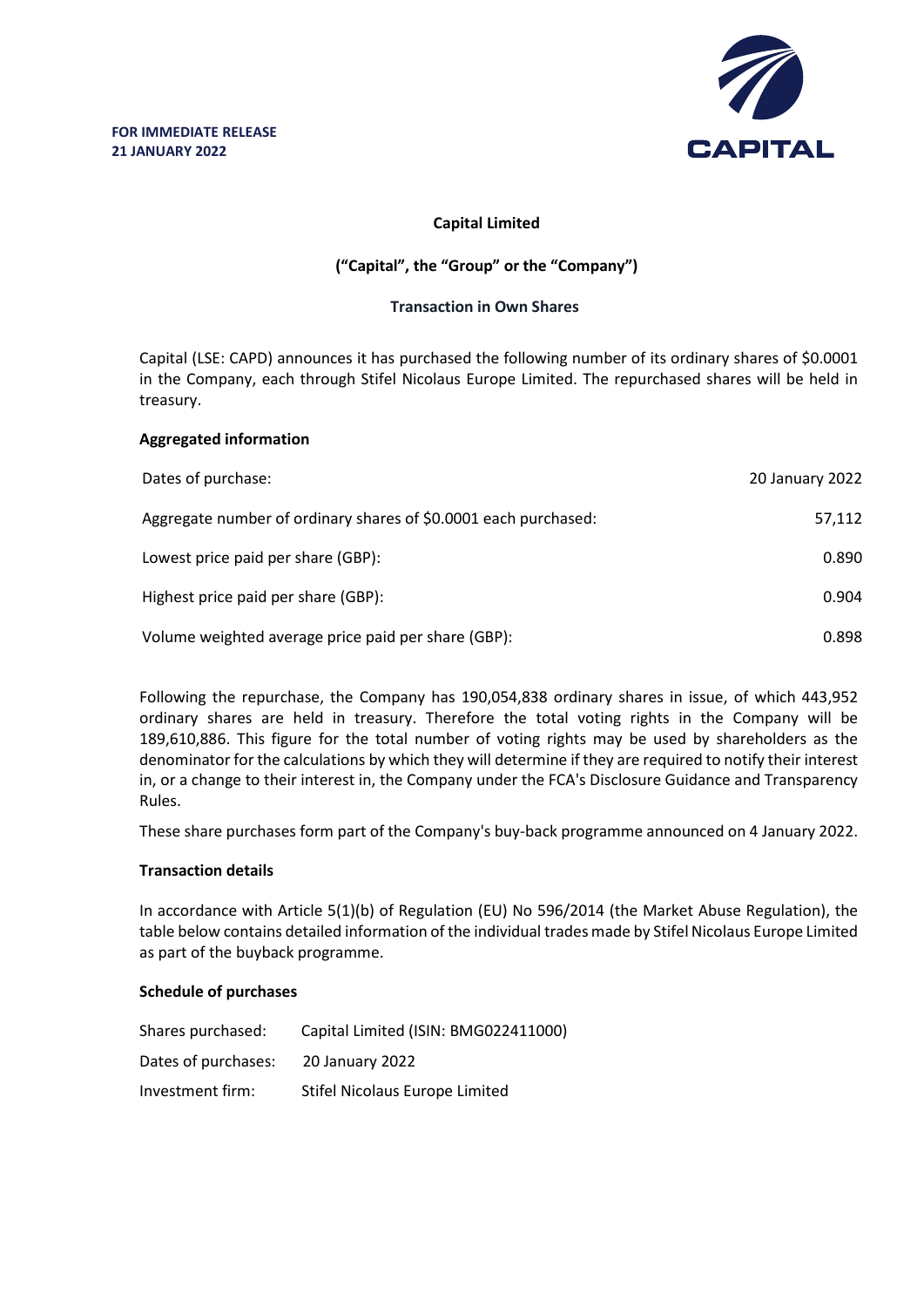

# **Individual transactions**

| <b>Transaction date and time</b> | Volume | Price (GBP) | <b>Trading Venue</b> |
|----------------------------------|--------|-------------|----------------------|
| 20 January 2022, 10:03           | 7,112  | 0.894       | <b>LSE</b>           |
| 20 January 2022, 10:50           | 9,220  | 0.890       | <b>LSE</b>           |
| 20 January 2022, 11:00           | 1,017  | 0.890       | <b>LSE</b>           |
| 20 January 2022, 11:03           | 1,102  | 0.890       | <b>LSE</b>           |
| 20 January 2022, 11:06           | 989    | 0.890       | <b>LSE</b>           |
| 20 January 2022, 11:09           | 1,005  | 0.890       | <b>LSE</b>           |
| 20 January 2022, 11:12           | 1,090  | 0.890       | <b>LSE</b>           |
| 20 January 2022, 11:15           | 966    | 0.890       | <b>LSE</b>           |
| 20 January 2022, 11:22           | 1,148  | 0.890       | <b>LSE</b>           |
| 20 January 2022, 11:26           | 450    | 0.890       | <b>LSE</b>           |
| 20 January 2022, 11:26           | 983    | 0.890       | <b>LSE</b>           |
| 20 January 2022, 11:29           | 953    | 0.890       | <b>LSE</b>           |
| 20 January 2022, 11:34           | 1,077  | 0.890       | <b>LSE</b>           |
| 20 January 2022, 16:37           | 20,000 | 0.904       | <b>LSE</b>           |
| 20 January 2022, 16:37           | 10,000 | 0.904       | <b>LSE</b>           |

#### **– ENDS –**

# **For further information, please visit Capital's website** www.capdrill.com **or contact:**

| <b>Capital Limited</b>                                           | +230 464 3250         |
|------------------------------------------------------------------|-----------------------|
| Jamie Boyton, Executive Chairman                                 | investor@capdrill.com |
| Giles Everist, Chief Financial Officer                           |                       |
| Conor Rowley, Investor Relations & Corporate Development Manager |                       |
|                                                                  |                       |
| <b>Berenberg</b>                                                 | +44 20 3207 7800      |
| <b>Matthew Armitt</b>                                            |                       |
| Jennifer Wyllie                                                  |                       |
| Detlir Elezi                                                     |                       |
|                                                                  |                       |
| <b>Tamesis Partners LLP</b>                                      | +44 20 3882 2868      |
| Charlie Bendon                                                   |                       |
| <b>Richard Greenfield</b>                                        |                       |
|                                                                  |                       |
| <b>Stifel Nicolaus Europe Limited</b>                            | +44 20 7710 7600      |
| Ashton Clanfield                                                 |                       |
| Callum Stewart                                                   |                       |
| Rory Blundell                                                    |                       |